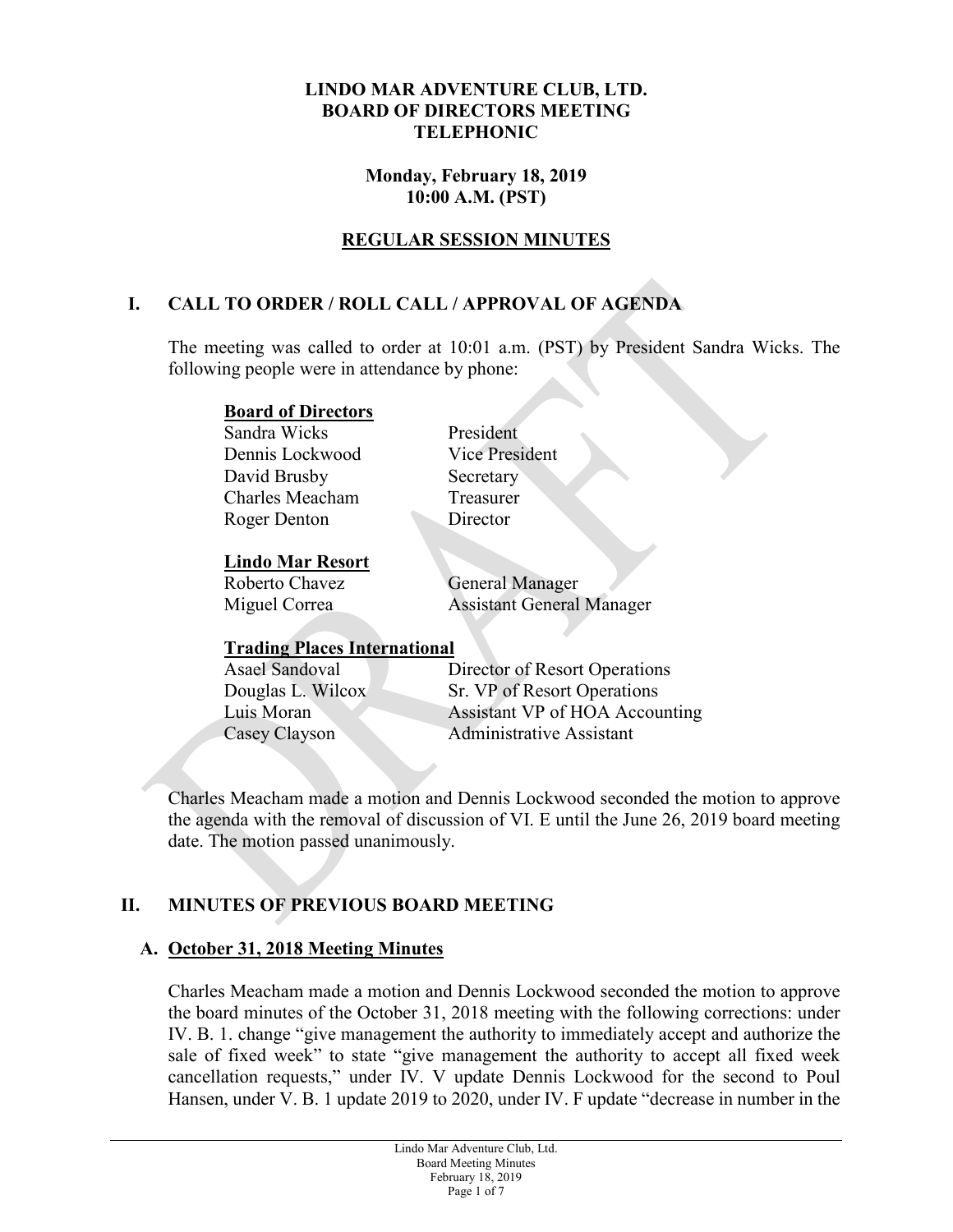number of rental nights" to "decrease in the number of nights rented," and under VI. E. change "to approve painting the oceanside exterior" to "approve the painting of the oceanside exterior of the resort." The motion passed unanimously.

#### **B. November 1, 2018 Telephonic Meeting Minutes**

David Brusby made a motion and Charles Meacham seconded the motion to approve the board minutes of the November 1, 2018 meeting as presented. The motion passed unanimously.

## **III. EXECUTIVE SESSION**

At 10:09 a.m. (PST), the board recessed regular session and entered executive session to approve the previous executive meeting minutes, and to discuss legal matters.

The board exited executive session at 10:27 a.m. (PST) and reconvened regular session).

## **IV. REPORTS**

#### **A. Financial**

#### **1. Monthly Financial Review**

Luis Moran presented the financial statements for the resort as of December 31, 2018. For the twelve months ended December 31, 2018, Mr. Moran reported that the association concluded its fiscal year with a surplus in the amount of \$132,950.

Charles Meacham made a motion and Roger Denton seconded the motion to accept the financial statements as of December 31, 2018. The motion carried unanimously.

## **2. Schedule of Actual Expenditures vs. Reserve Study**

Mr. Moran presented the Reserves Fund activity of actual expenditures and the Reserve Study 2018 Plan.

The board informed Luis Moran that the schedule of actual expenditures and reserve study plan was no longer needed (Action Item).

#### **3. Delinquencies**

The delinquency rate as of December 2018 was 5.02% which was lower than the previous year by .07%.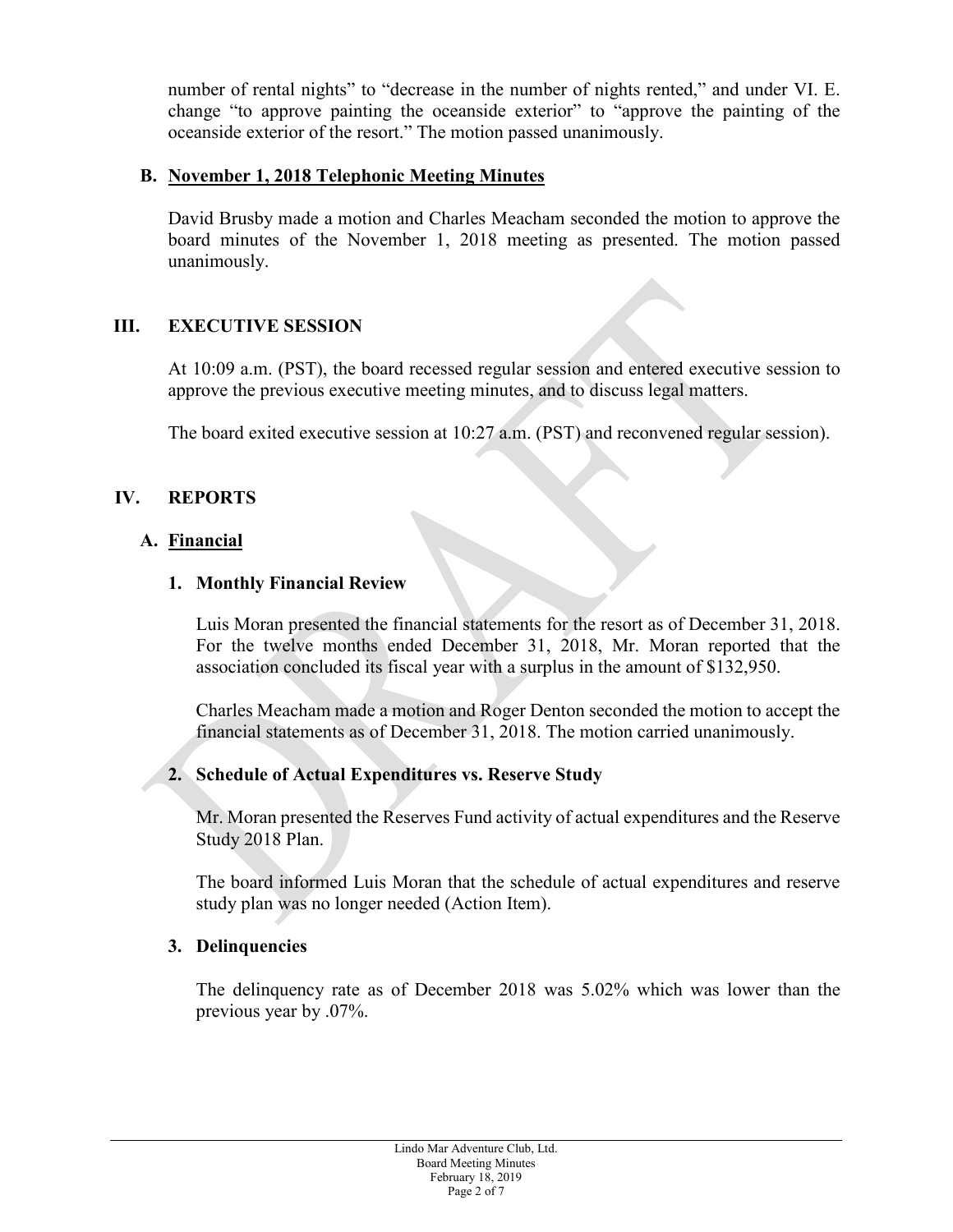#### **B. Management**

Roberto Chavez provided the board with an update of outstanding projects at Lindo Mar. Mr. Chavez said that was still hard at work on the preventive maintenance to the inside air condensers.

Charles Meacham made a motion and David Brusby seconded the motion to give management approval to procced forward with putting up blinds on the southside of the units as outlined in the proposal for \$900. The motion passed unanimously.

#### **1. Javier Quezada**

Roberto Chavez reported that Javier Quezada has conducted sales in the amount of \$164,500 for 2018.

#### **C. Comment Card Review (RCI, II, TPI & TripAdvisor)**

The board reviewed and discussed the RCI, II, TPI, and TripAdvisor comments.

The board directed onsite management to provide the board with a quote for putting sample size shampoo bottles in the rooms (Action Items).

#### **D. Occupancy**

The board reviewed and discussed the occupancy report.

## **V. UNFINISHED BUSINESS**

## **A. Federal Zone Update**

Roberto Chavez reported that the application for the federal zone and all required documents have been submitted to the government and he was waiting for them to provide him with the concession and the cost.

## **B. Refurbishing Project 2019 -2020**

The board reviewed and discussed the 2019 refurbishing costs.

Dennis Lockwood motioned, and Charles Meacham seconded the motion to move the can light by the tv to above the couch. The motion passed by majority vote with Sandra Wicks and Roger Denton opposing and Dennis Lockwood, Charles Meacham, and David Brusby in favor.

David Brusby motioned, and Roger Denton seconded the motion to center the dining area fan directly above the dining room table. The motion passed unanimously.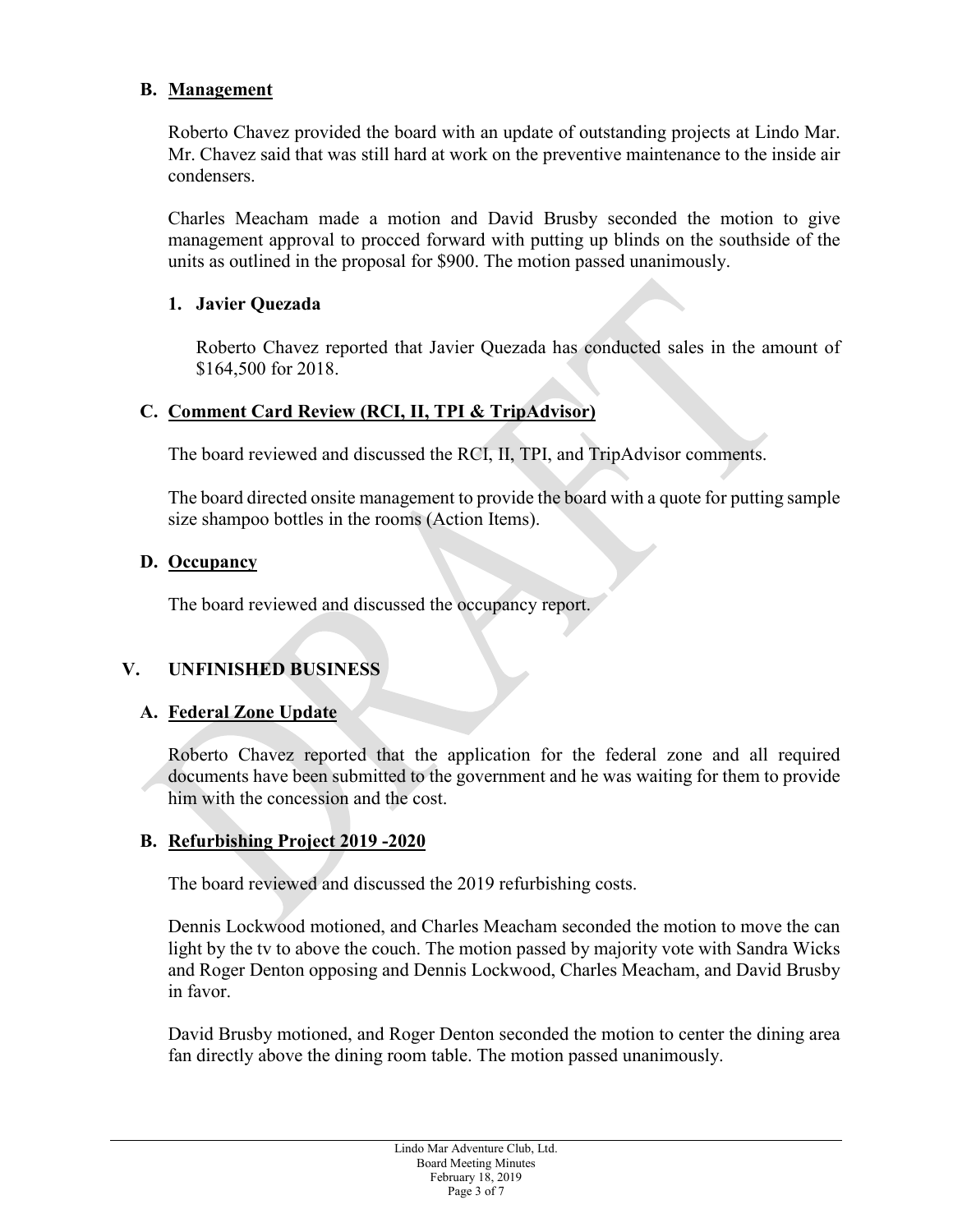Charles Meacham motioned, and Dennis Lockwood seconded the motion to leave the bar as it currently is and not extend it another 3 inches. The motion passed unanimously.

Dennis Lockwood motioned, and David Brusby seconded the motion to stop putting mirrors in the kitchen and instead, use murals like the one located in unit 702. The motion passed by majority vote, with Sandra Wicks opposing and everyone else in favor.

Charles Meacham motioned, and Roger Denton seconded the motion to approve placing an outlet in the corner of the bedrooms for possible future setup of tv in the bedroom. The motion passed unanimously.

The board directed management to include the topic of the tub and the mirror above the sofa in the next next telephonic meeting (Action Item).

Roger Denton motioned, and Charles Meacham seconded the motion to approve all of the items discussed and listed on the sheet (Exhibit A). The motion passed unanimously.

#### **a. Refrigerators**

The board directed Roberto Chavez to provide the board with a proposal for new refrigerators in the previously remodeled units.

## **C. 2nd Elevator**

Roberto Chavez reported that in case of a power outage or an emergency, the elevator will go to the nearest floor. Mr. Chavez reported that he was working with Otis to setup a date to train staff on how to open the doors in case of emergency.

## **D. Refurbishment of Old Elevator Cabin**

Roberto Chavez reported that he was working with Schindler

## **E. Bar Remodeling Proposal**

The board deferred this topic to the June 26, 2019 meeting.

## **VI. NEW BUSINESS**

## **A. Elevator Emergency Back Up System**

Roberto Chavez reported that the emergency backup system was turned on so that the elevator would still have power in case of an outage.

## **B. 2019 Election**

Dennis Lockwood motioned, and Charles Meacham seconded the motion to accept the proposed annual election timeline with a June 24th ballot close date. The motion passed unanimously.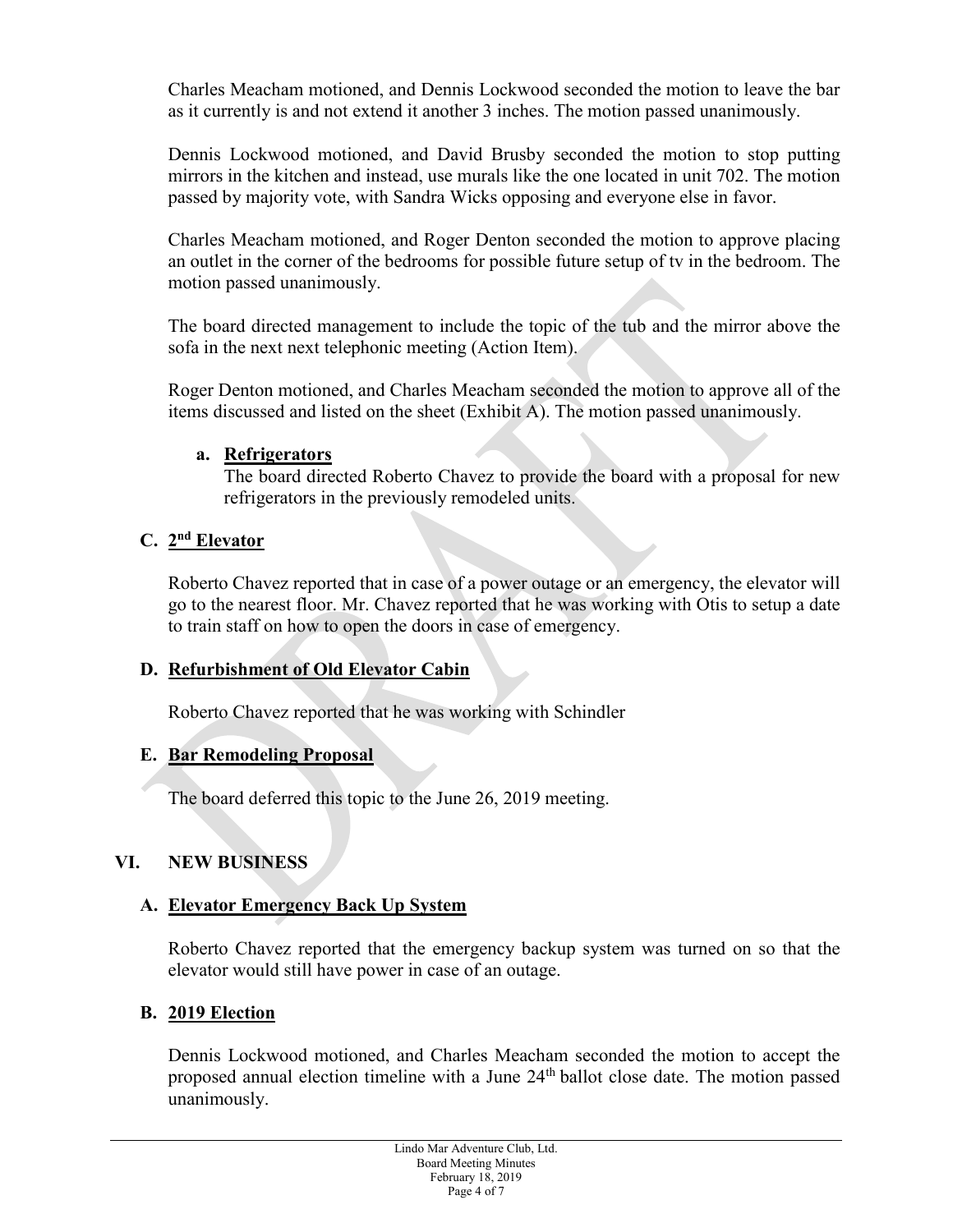## **C. Week 53**

The board reviewed and discussed the week 53 policy. No action was taken.

#### **D. Purchase of TVs for 2 Bedroom and Penthouse Units**

Roger Denton motioned, and Dennis Lockwood seconded the motion to purchase 16 LG 43" TV's and brackets at a cost of \$142,000 pesos. The motion passed unanimously.

#### **E. Review and Discussion**

#### **1. ADA Bathroom Close to Sales Office**

Roberto Chavez reported on the proposed plan to remodel the bathroom near the sales office to make it ADA accessible.

The board directed onsite management to make sure that the contractor removes the countertop and uses a handicap wall mounted sink (Action Item).

Dennis Lockwood motioned, and Roger Denton seconded the motion to accept the proposed bid to make the seventh-floor bathroom nearest the sales office handicap accessible. The motion passed unanimously.

#### **2. Sales Office**

The board reviewed the proposed plans to remodel the sales office.

Roger Denton motioned, and Dennis Lockwood seconded the motion to accept the proposed bid of \$331,500 pesos with a 10% contingency for the refurbishment of the sales office. The motion passed unanimously.

#### **F. Owner Computers Behind the Concierge**

The board deferred this topic to the June 26, 2019 meeting.

#### **VII. OTHER BUSINESS**

The board deferred the discussion of owner correspondence, cancellation requests and actions to the next telephonic meeting.

#### **VIII. ADJOURNMENT**

Sandra Wicks thanked the board and management for their hard work. The meeting recessed at 1:01 p.m. (PST) and will continue March 12, 2019 at 10:00 a.m. (PDT).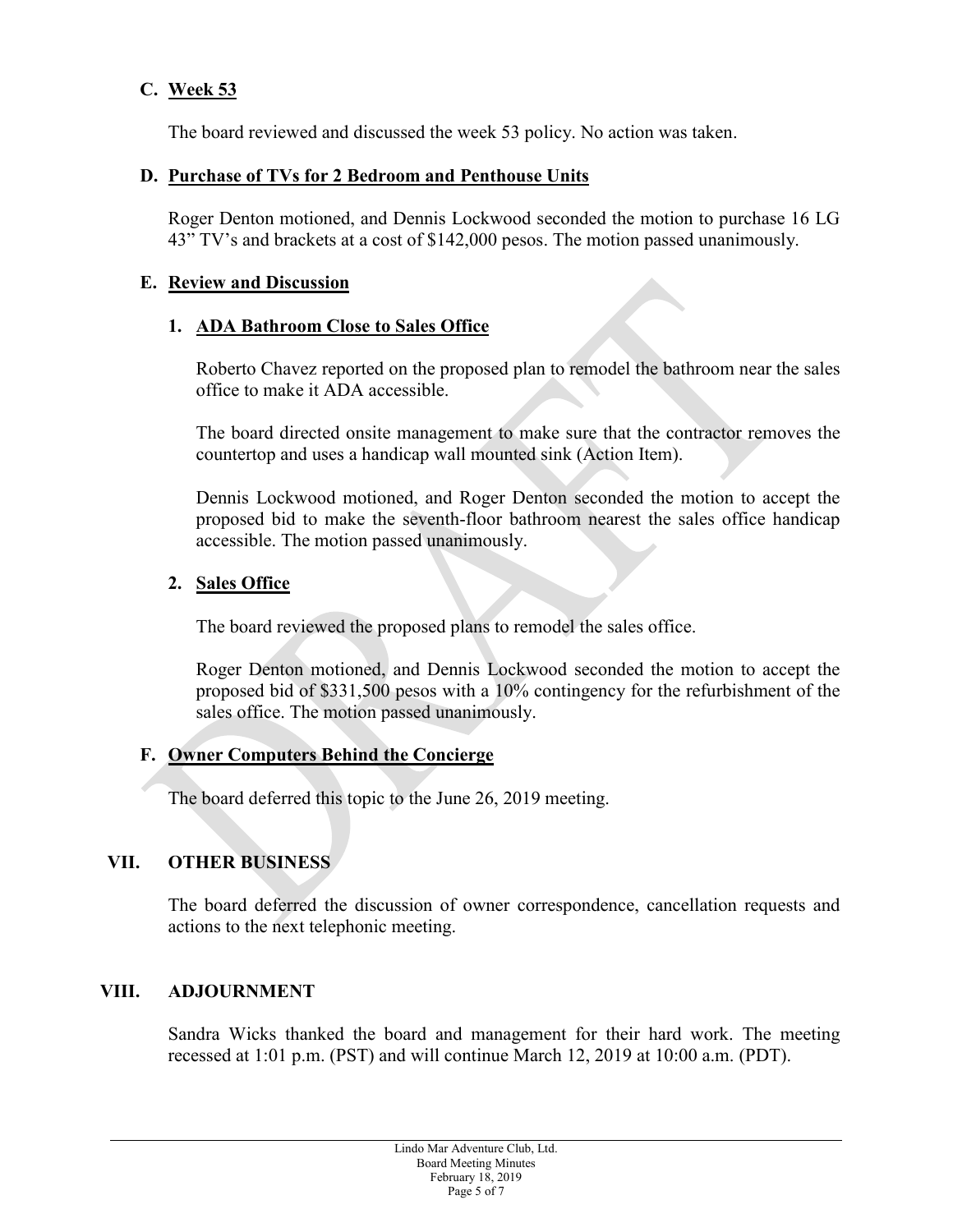Submitted by: Trading Places International Its: Managing Agent

Accepted by: Lindo Mar Adventure Club, Ltd.

Casey Clayson Administrative Assistant David Brusby, Director